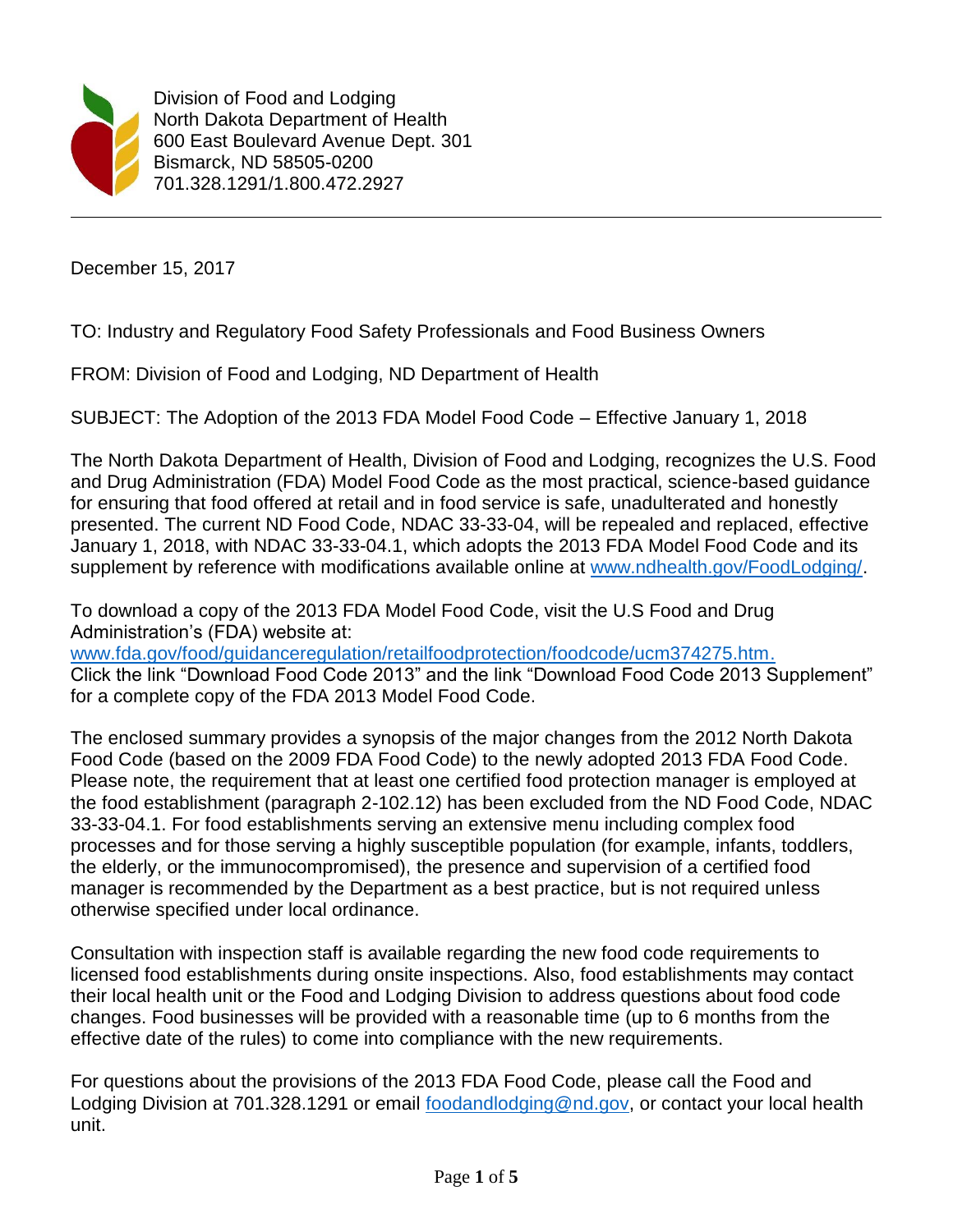# **Summary of ND Food Code Changes North Dakota Administrative Code 33-33-04.1: Adoption of the 2013 FDA Model Food Code**

The North Dakota Department of Health, Division of Food and Lodging, recognizes the U.S. Food and Drug Administration (FDA) model Food Code as the most practical, science-based guidance for ensuring that food offered at retail and in food service is safe, unadulterated and honestly presented. Starting January 1, 2018, the current ND Food Code, North Dakota Administrative Code (NDAC) 33-33- 04, is replaced with NDAC 33-33-04.1 which adopts the 2013 FDA Model Food Code and its supplement by reference with modifications.

This summary provides a list of changes from the 2012 North Dakota Food Code (repeal effective on December 31, 2017) to the 2013 FDA Food Code adoption by reference (effective on January 1, 2018). The primary intent of this document is to provide a synopsis of the major changes to the Food Code and should not be relied upon as an absolute comparison that identifies each and every change.

To download the complete 2013 FDA Food Code, visit [www.ndhealth.gov/foodlodging](http://www.ndhealth.gov/foodlodging) or the FDA's website at [http://www.fda.gov/food/guidanceregulation/retailfoodprotection/foodcode/ucm374275.htm.](http://www.fda.gov/food/guidanceregulation/retailfoodprotection/foodcode/ucm374275.htm)

For questions about the provisions of the 2013 FDA Food Code, please call 701.328.1292, or contact your location health department.

# **Chapter 1 Purpose and Definitions**

Added "Core Item", "Priority Item", and "Priority Foundation Item" in place of "Core Item" and "Critical Item."

Amended "**Packaged**" in (1) to delete the term "securely" to avoid undue emphasis on nature of the package; Amended *"Packaged"* in (2) to remove the phrase "or other nondurable container" to clarify when foods packaged at retail need to be labeled so that it reads: *"Packaged" does not include wrapped or placed in a carry-out container to protect the food during service or delivery to the consumer, by a food employee, upon consumer request.*

Deleted **"Enterohemorrhagic** *Escherichia coli***"** *(EHEC)* as use of EHEC terminology is outdated.

Deleted the term **Potentially Hazardous Food (Time/Temperature Control for Safety Food)" (PHF/TCS)**  and made a universal change throughout the Code to replace it with the term **"Time/Temperature Control for Safety Food" (TCS).** The definition remains the same.

Revised "**Reduced Oxygen Packaging**" subparagraph (2)(e), to delete the phrase "placed in a hermetically sealed, impermeable bag" and replace it with "vacuum packaged in an impermeable bag" so it clearly defines the sous vide process as outlined in Annex 6(2)(B)(4)(b). It now reads: "Sous vide packaging, in which raw or partially cooked food is vacuum packaged in an impermeable bag, cooked in the bag, rapidly chilled, and refrigerated at temperatures that inhibit the growth of psychotropic pathogens."

Revised **"Shiga toxin-producing** *Escherichia coli***"** (STEC) to reflect current nomenclature.

# **Chapter 2 Management and Personnel**

# **2-102.11(A)**

Amended to replace "Critical Items" with "Priority Items".

Add the risk designations (Priority(P), Priority Foundation (Pf) and Core (C)) to each applicable code section for reference when recording observations in the inspection report.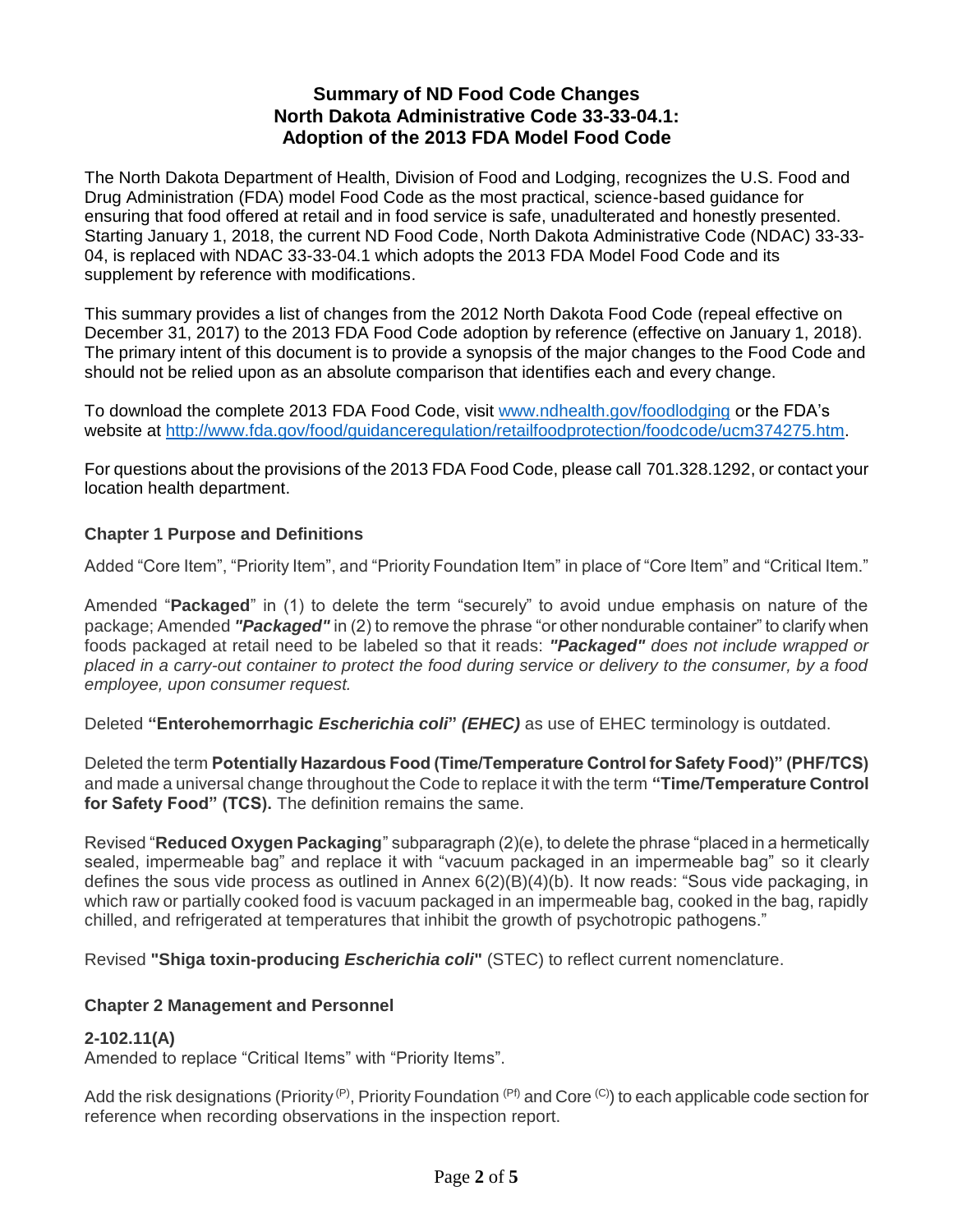# **2-102.12 (Excluded from ND Food Code NDAC 33-33-04.1)**

Requirement of at least one certified food protection manager employed at the food establishment, when applicable.

# **2-103.11(L)**

Added "food allergy awareness" as a part of the food safety training of employees by the Person in Charge

### **2-201.11, 2-201.12, 2-201.13**

Amended to add nontyphoidal *Salmonella* (NTS) as one of the reportable illnesses for action by the Person in Charge; Added Code language to address employee health controls for the exclusion and restriction of nontyphoidal *Salmonella,* and removal of exclusion and restriction from NTS.

### **2-301.14(H)**

Amended to clarify that the requirement to wash hands before donning gloves is specific to the beginning of a task involving working with food and not during the task.

### **Chapter 3 Food**

### **3-201.16(A)**

Amended to remove existing 2009 paragraph (A) language in reserve; Added new paragraph (A) to recognize a regulatory authority's ability to approve the sale of wild mushrooms within a food establishment and regulate wild mushrooms according to their LAW.

### **3-301.11(D)**

Amended to revise subparagraph (D)(2) to clarify that paragraph (B) does not apply where a ready-to-eat food is added as an ingredient to another food that does not contain a raw animal food and the combined product will be heated to at least 63°C (145°F).

### **3-302.11(A) (1)**

Amended language to exempt frozen, commercially processed and packaged raw animal foods from separate storage or display from RTE foods; Added new subparagraph (c) that allows this exemption.

### **3-304.11**

Amended to add a new (C) to clarify that food may contact surfaces of linens and napkins as specified in Paragraph 3-304.13 and added term "Linens" to the tag line.

### **3-304.13**

Amended to clarify that napkins in this section refers to cloth napkins and they are by definition considered linens.

### **3-401.11(D)**

Amended to add new subparagraph (D) (2) to not allow the sale of undercooked, comminuted meat from a children's menu.

### **3-401.14**

Added a new section on Non-continuous cooking of raw animal foods that specifies the criteria for using a non-continuous cooking process.

### **3-401.14(D)**

Amended to revise paragraph (D) to clarify that prior to sale or service, raw animal foods cooked using a non-continuous cooking process shall be cooked to a temperature and for a time as specified under paragraph 3-401.11 (A)-(C).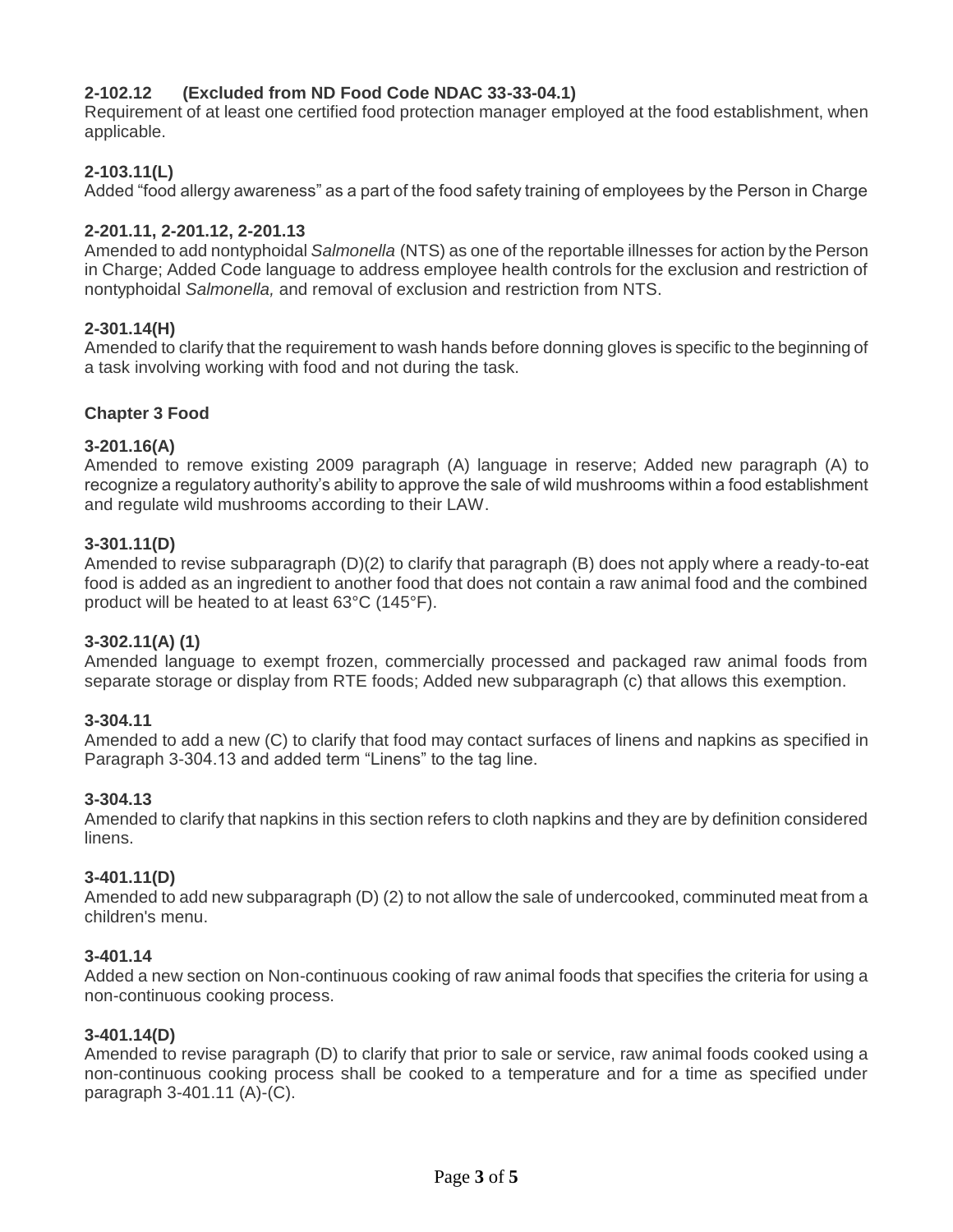# **3-402.11**

Amended paragraph 3-402.11(B) to add a new paragraph (2) to clarify that scallop products consisting solely of the shucked adductor muscle are excluded from the requirements for parasite destruction and redesignated existing paragraph (2)-(4) to be new paragraph (3)-(5).

# **3-403.11**

Amended paragraph 3-403.11(C) to clarify that this provision applies to all commercially processed TCS foods that are ready-to-eat. Previous text suggested that it applied only immediately upon removal of the food from a sealed container.

## **3-501.13**

Amended to add new paragraph (E) specifying frozen fish packaged using a ROP method be removed from the ROP environment either prior to initiating thawing procedures under refrigeration as specified in paragraph (A) or prior to, or immediately upon completion of, its thawing using procedures specified in paragraph (B) of this section.

# **3-501.17**

Amended to add new paragraph (F) that exempts raw, live in-shell molluscan shellfish from date marking and re-designated former paragraph (F) as new paragraph (G).

Amended existing subparagraph 3-501.17 (F)(6) to clarify that the exemption from date marking for shelf stable dry fermented sausages produced in USDA-regulated facilities is not dependent on the product retaining the original casing; Renumbered existing paragraph (F)(6) as new paragraph (G)(6) as a result of the addition of new paragraph (F).

### **3-502.11**

Amended to revise paragraph (D) to make clear that only TCS foods prepared under ROP methods that do not control for growth of and toxin formation by *Clostridium botulinum* and the growth of *Listeria monocytogenes* require a variance.

### **3-502.12**

Amended subparagraphs 3-502.12(B)(3)(b) and (B)(4) to delete 14 days and add 30 days.

Amended Paragraph 3-502.12(B) to add new subparagraph 7 specifying that a HACCP plan be provided to the regulatory authority prior to implementation.

Amended Paragraph 3-502.12(D) lead in paragraph to delete the word "FOOD" and replace it with the term "Time/Temperature control for safety food" to clarify that this section applies to TCS food.

Amended subparagraph 3-502.12(D)(2)(b) to specify only the cooking parameters in paragraph 3- 401.11(A), (B) and (C) apply.

Amended subparagraph 3-502.12(D)(2)(e)(ii) to allow for cold holding at 41°F for 7 days after cooling to 41°F.

Amended to add new paragraph (F) to identify the conditions under which a HACCP Plan is not required for ROP TCS foods.

### **3-602.11**

Amended paragraph 3-602.11(B)(2),(3),(5), and (7) to clarify the information that a label should include.

Amended subparagraph 3-602.11(B)(2) to clarify what information must be included in the statement of ingredients. The term "sub ingredients" was added to this subparagraph to clarify that individual component ingredients of a main ingredient must be disclosed in the statement of ingredients. This clarification helps to